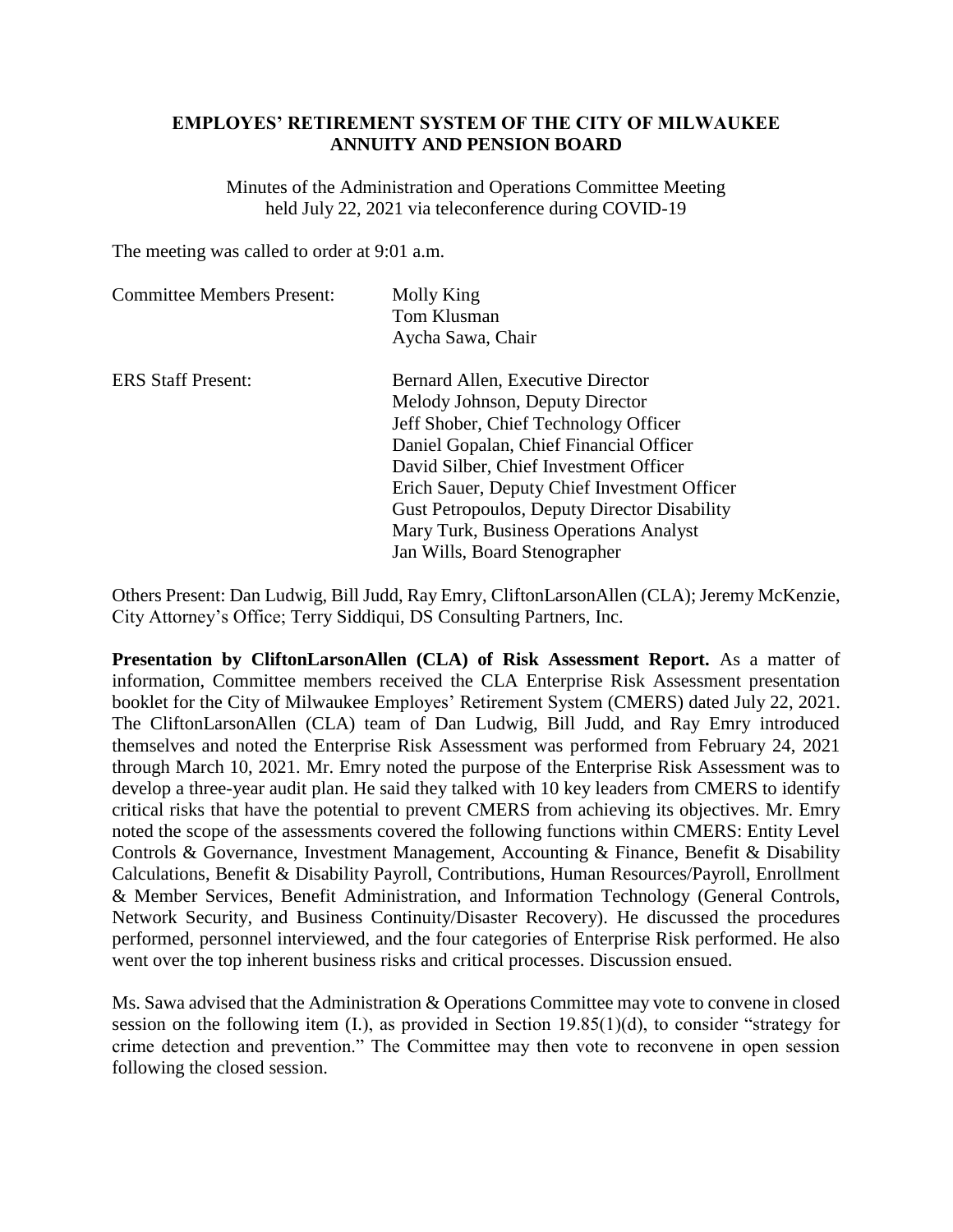It was moved by Mr. Klusman and seconded by Ms. King, to convene in closed session. The motion prevailed by the following roll call vote: AYES: Mses. King and Sawa; Mr. Klusman. NOES: None.

The Committee convened in closed session at 9:19 a.m. and reconvened in open session at 9:36 a.m.

CliftonLarsonAllen concluded a three-year audit plan was put together and the risk assessment was completed for 2021 and Mr. Ludwig said two new audits were included in this year's risk assessment. Discussion ensued. Ms. Sawa accepted the Risk Assessment Report and placed it on file.

**Review of ERS Internal Controls and Ethics Policy.** Ms. Sawa advised that the Administration & Operations Committee may vote to convene in closed session on the following item (II.), as provided in Section 19.85(1)(d), to consider "strategy for crime detection and prevention." The Committee may then vote to reconvene in open session following the closed session.

It was moved by Mr. Klusman and seconded by Ms. King, to convene in closed session. The motion prevailed by the following roll call vote: AYES: Mses. King and Sawa; Mr. Klusman. NOES: None.

The Committee convened in closed session at 9:54 a.m. and reconvened in open session at 10:09 a.m.

**Approval of Lease for 4th Floor Space at 789 N. Water Street.** Ms. Sawa advised that the Administration & Operations Committee may vote to convene in closed session on the following item (III.), as provided in Section 19.85(1)(e), Wisconsin State Statutes, to deliberate or negotiate the purchasing of public properties, the investing of public funds, or conducting other specified public business, whenever competitive or bargaining reasons require a closed session. The Committee may then vote to reconvene in open session following the closed session.

It was moved by Mr. Klusman and seconded by Ms. King, to convene in closed session. The motion prevailed by the following roll call vote: AYES: Mses. King and Sawa; Mr. Klusman. NOES: None.

The Committee convened in closed session at 10:10 a.m. and reconvened in open session at 10:27 a.m.

It was moved by Mr. Klusman, seconded by Ms. King, and unanimously carried, to approve the Approval of Lease for 4<sup>th</sup> Floor Space at 789 N. Water Street. The motion carried by the following roll call vote: AYES: Mses. King, Sawa; Mr. Klusman. NOES: None.

**Organizational/Personnel Update.** Ms. Johnson said the ERS is still working with DER to start recruiting for the Network Administrator position. She noted the Pension Accounting Specialist is now filled after the retirement two weeks ago of the Pension Accounting Specialist. Ms. Johnson said the Program Assistant II position is also filled due to a recent retirement. She commented that